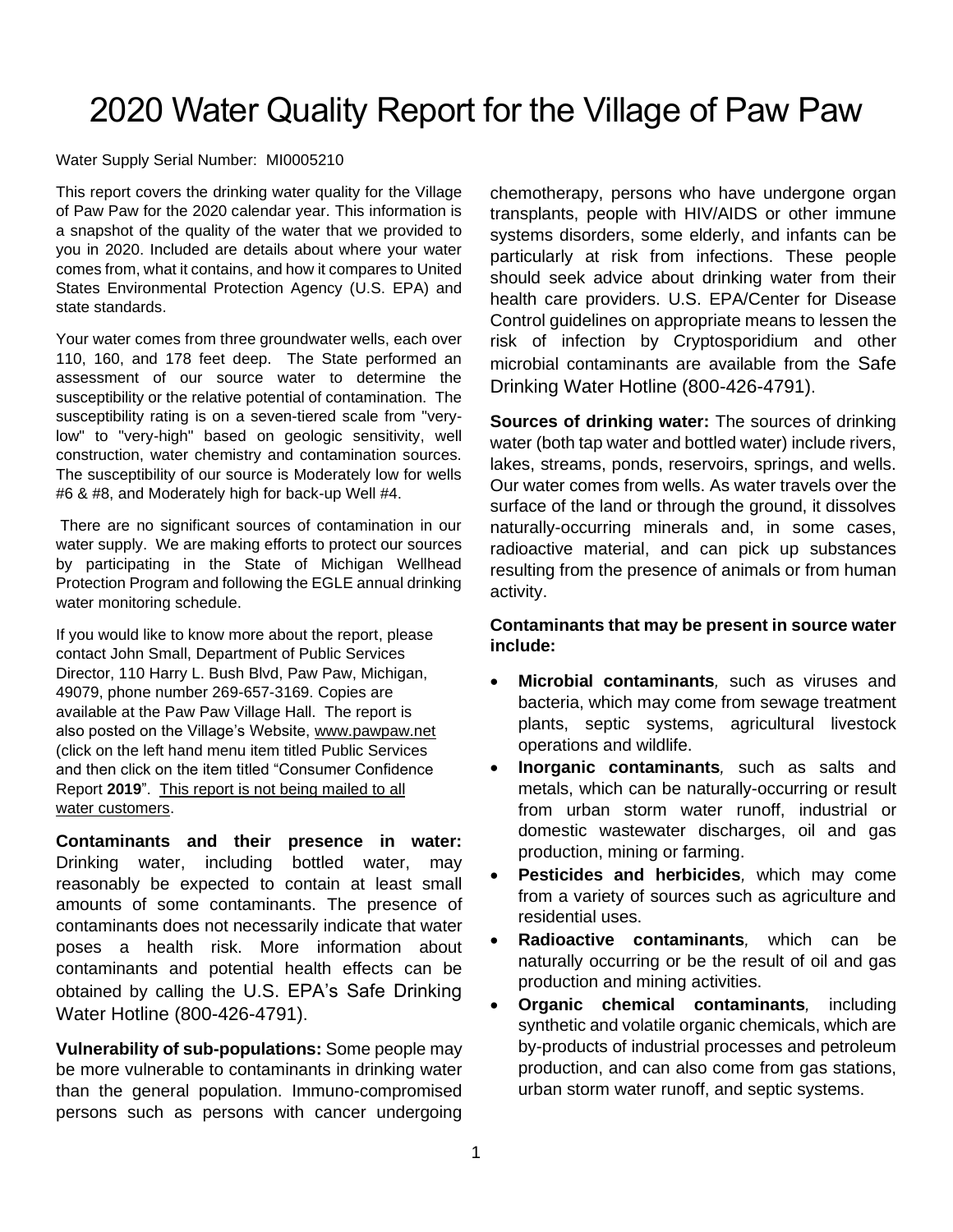

In order to ensure that tap water is safe to drink, the U.S. EPA prescribes regulations that limit the levels of certain contaminants in water provided by public water systems. Federal Food and Drug Administration regulations establish limits for contaminants in bottled water which provide the same protection for public health.

## Water Quality Data

The table below lists all the drinking water contaminants that we detected during the 2020 calendar year. The presence of these contaminants in the water does not necessarily indicate that the water poses a health risk. Unless otherwise noted, the data presented in this table is from testing done January 1 through December 31, 2020. The State allows us to monitor for certain contaminants less than once per year because the concentrations of these contaminants are not expected to vary significantly from year to year. All the data is representative of the water quality, but some are more than one year old.

### Terms and abbreviations used below:

- Maximum Contaminant Level Goal (MCLG): The level of a contaminant in drinking water below which there is no known or expected risk to health. MCLGs allow for a margin of safety.
- Maximum Contaminant Level (MCL): The highest level of a contaminant that is allowed in drinking water. MCLs are set as close to the MCLGs as feasible using the best available treatment technology.
- Maximum Residual Disinfectant Level (MRDL): The highest level of a disinfectant allowed in drinking water. There is convincing evidence that addition of a disinfectant is necessary for control of microbial contaminants.
- Maximum Residual Disinfectant Level Goal (MRDLG): The level of a drinking water disinfectant below which there is no known or expected risk to health. MRDLGs do not reflect the benefits of the use of disinfectants to control microbial contaminants.
- Treatment Technique (TT): A required process intended to reduce the level of a contaminant in drinking water.
- N/A: Not applicable
- ND: not detectable at testing limit
- ppm: parts per million or milligrams per liter
- ppb: parts per billion or micrograms per liter
- ppt: parts per trillion or nanograms per liter
- pCi/l: picocuries per liter (a measure of radioactivity)
- Action Level (AL): The concentration of a contaminant which, if exceeded, triggers treatment or other requirements that a water system must follow.
- Level 1 Assessment: A study of the water supply to identify potential problems and determine (if possible) why total coliform bacteria have been found in our water system.
- Level 2 Assessment: A very detailed study of the water system to identify potential problems and determine (if possible) why an *E. coli* MCL violation has occurred and/or why total coliform bacteria have been found in our water system on multiple occasions.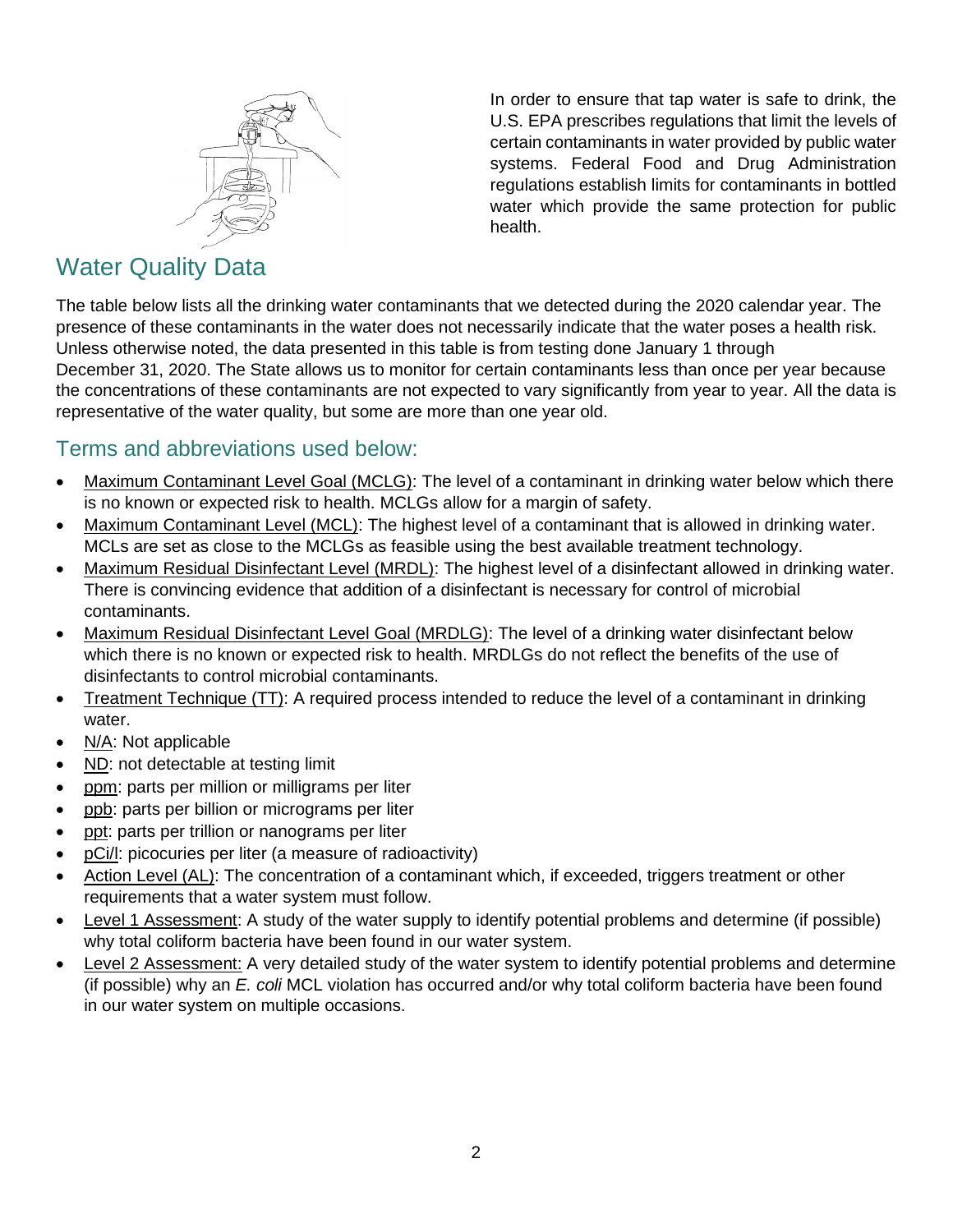### *1Monitoring Data for Regulated Contaminants*

| <b>Regulated Contaminant</b>                                     | MCL, TT,<br>or MRDL              | MCLG or<br><b>MRDLG</b> | Level<br>Detected | Range              | Year<br>Sampled | Violation<br>Yes/No | <b>Typical Source of Contaminant</b>                                                                                            |
|------------------------------------------------------------------|----------------------------------|-------------------------|-------------------|--------------------|-----------------|---------------------|---------------------------------------------------------------------------------------------------------------------------------|
| Arsenic (ppb)                                                    | 10                               | $\mathbf 0$             | 5.1               | $3.4 - 5.1$        | 2020            | No                  | Erosion of natural deposits; Runoff from<br>orchards; Runoff from glass and electronics<br>production wastes                    |
| Barium (ppm)                                                     | $\overline{2}$                   | $\overline{2}$          | 0.300             | $0.003 -$<br>0.300 | 2020            | No                  | Discharge of drilling wastes; Discharge of<br>metal refineries; Erosion of natural deposits                                     |
| Nitrate (ppm)                                                    | 10                               | 10                      | <b>ND</b>         | <b>NA</b>          | 2020            | No                  | Runoff from fertilizer use; Leaching from<br>septic tanks, sewage; Erosion of natural<br>deposits                               |
| Fluoride (ppm)                                                   | 4                                | $\overline{4}$          | 0.210             | $0.099 -$<br>0.210 | 2020            | <b>No</b>           | Erosion of natural deposits; Water additive<br>which promotes strong teeth; Discharge from<br>fertilizer and aluminum factories |
| Sodium <sup>1</sup> (ppm)                                        | N/A                              | N/A                     | 21.6              | $15.5 -$<br>21.6   | 2020            | No                  | Erosion of natural deposits                                                                                                     |
| <b>TTHM Total Trihalomethanes</b><br>(ppb)                       | 80                               | N/A                     | 11.5              | <b>NA</b>          | 2020            | No                  | Byproduct of drinking water disinfection                                                                                        |
| HAA5 Haloacetic Acids (ppb)                                      | 60                               | N/A                     | 2.0               | Na                 | 2020            | No                  | Byproduct of drinking water disinfection                                                                                        |
| Chlorine <sup>2</sup> (ppm)                                      | 4                                | 4                       | 0.29              | $.017 -$<br>.079   | 2020            | <b>No</b>           | Water additive used to control microbes                                                                                         |
| Alpha emitters (pCi/L)                                           | 15                               | $\mathbf 0$             | 1.3               | $0 - 1.3$          | 2014            | No                  | Erosion of natural deposits                                                                                                     |
| Combined radium (pCi/L)                                          | 5                                | $\mathbf 0$             | 0.578             | $0.458 -$<br>.578  | 2020            | <b>No</b>           | Erosion of natural deposits                                                                                                     |
| Total Coliform (total number or<br>% of positive samples/month)  | <b>TT</b>                        | $\mathbf 0$             | N/A               | N/A                | 2020            | No                  | Naturally present in the environment                                                                                            |
| E. coli in the distribution system<br>(positive samples)         | See E.<br>coli note <sup>3</sup> | $\mathbf 0$             | <b>NA</b>         | N/A                | 2020            | <b>No</b>           | Human and animal fecal waste                                                                                                    |
| Fecal Indicator $- E$ . coli at the<br>source (positive samples) | <b>TT</b>                        | $\mathbf 0$             | <b>NA</b>         | N/A                | 2020            | <b>No</b>           | Human and animal fecal waste                                                                                                    |

<sup>1</sup> Sodium is not a regulated contaminant.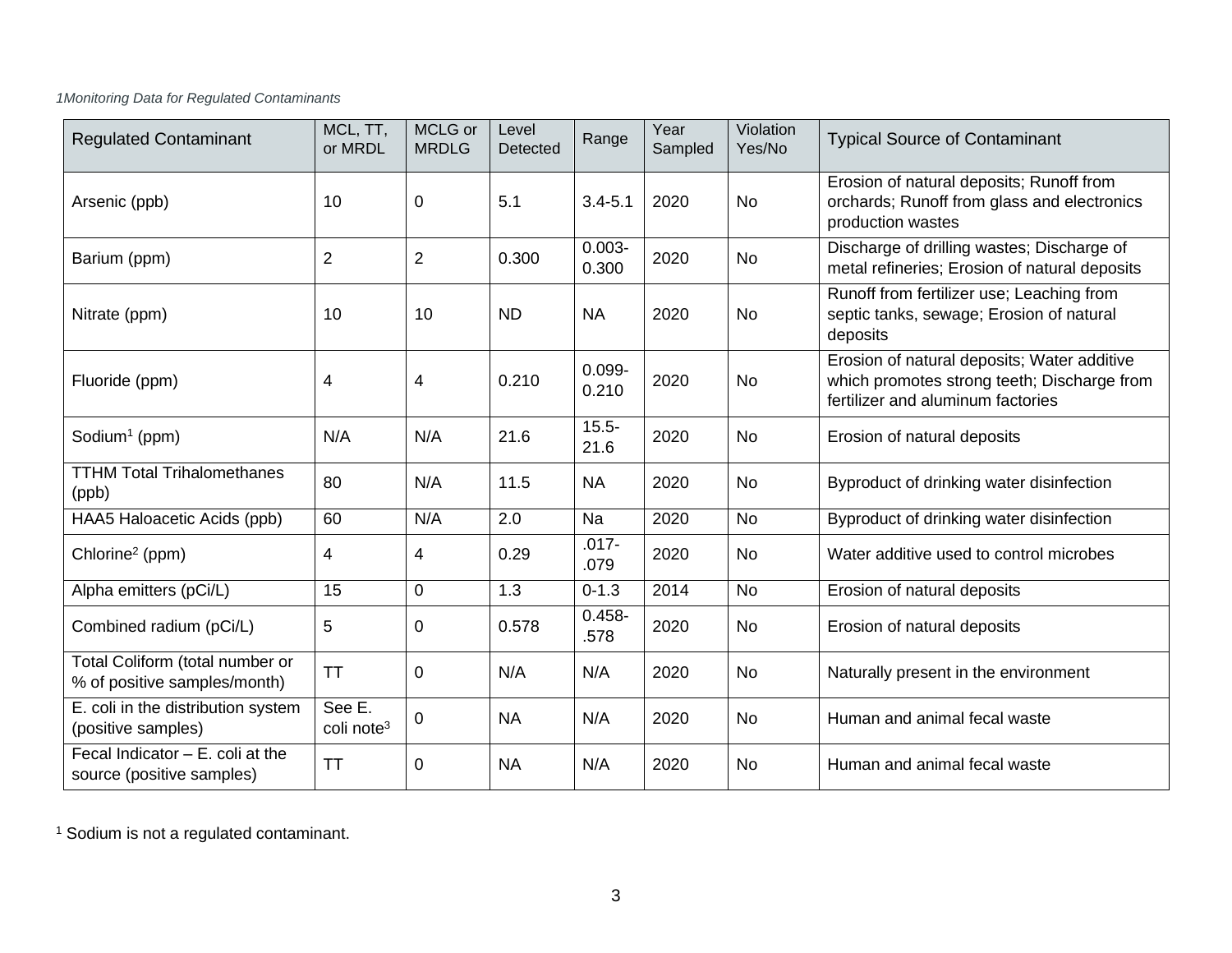<sup>2</sup> The chlorine "Level Detected" was calculated using a running annual average.

<sup>3</sup> *E. coli* MCL violation occurs if: (1) routine and repeat samples are total coliform-positive and either is *E. coli*-positive, or (2) the supply fails to take all required repeat samples following *E. coli*-positive routine sample, or (3) the supply fails to analyze total coliform-positive repeat sample for *E. coli*.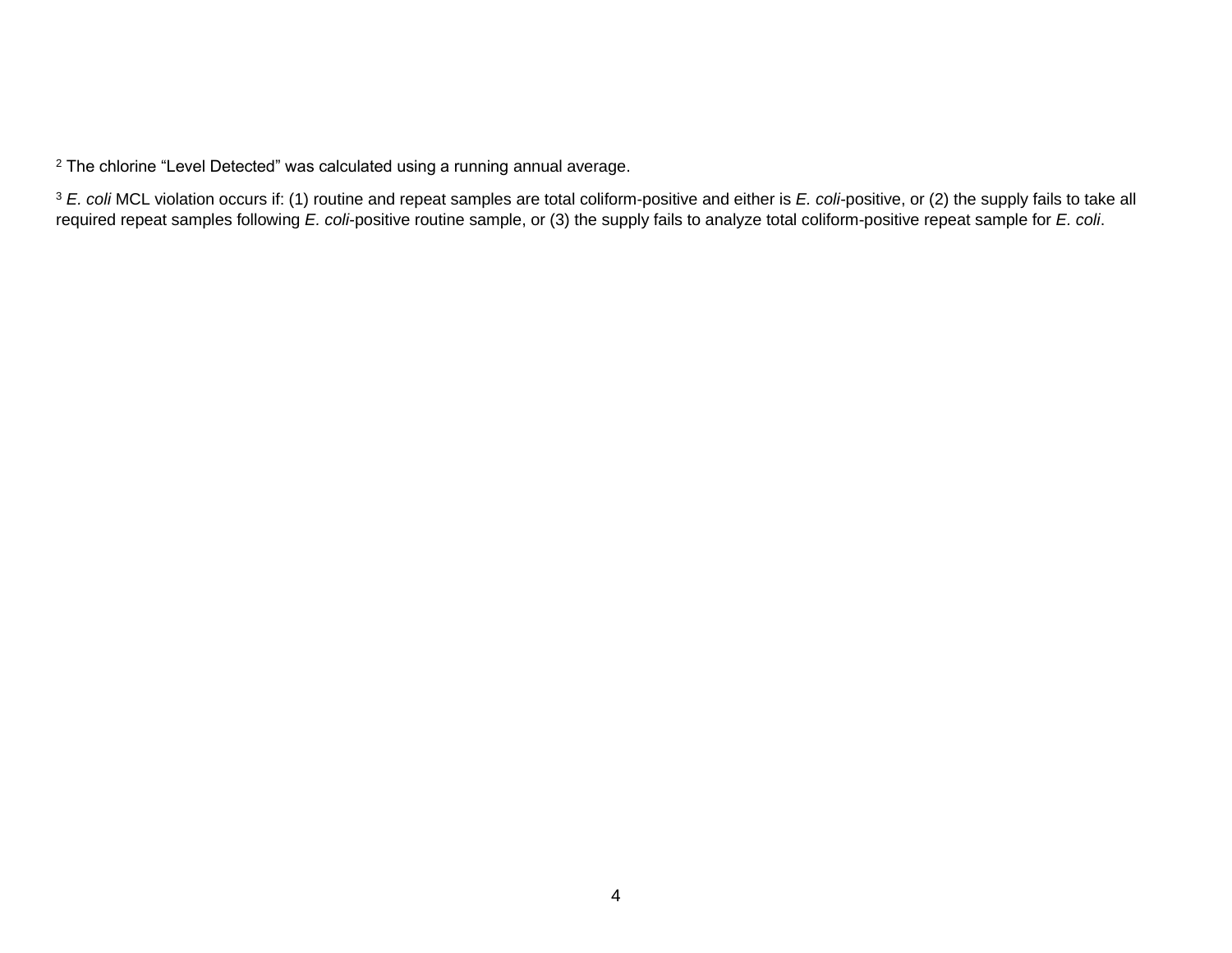| Per- and polyfluoroalkyl substances (PFAS)                    |                     |                         |                            |                                      |                 |                                  |                                                                                                                        |  |  |  |
|---------------------------------------------------------------|---------------------|-------------------------|----------------------------|--------------------------------------|-----------------|----------------------------------|------------------------------------------------------------------------------------------------------------------------|--|--|--|
| <b>Regulated Contaminant</b>                                  | MCL, TT,<br>or MRDL | MCLG or<br><b>MRDLG</b> | Level<br>Detected          | Range                                | Year<br>Sampled | Violation<br>Yes/No              | <b>Typical Source of Contaminant</b>                                                                                   |  |  |  |
| Hexafluoropropylene oxide<br>dimer acid (HFPO-DA) (ppt)       | 370                 | N/A                     | <b>ND</b>                  | <b>NA</b>                            | 2020            | <b>No</b>                        | Discharge and waste from industrial facilities<br>utilizing the Gen X chemical process                                 |  |  |  |
| Perfluorobutane sulfonic acid<br>(PFBS) (ppt)                 | 420                 | N/A                     | <b>ND</b>                  | <b>NA</b>                            | 2020            | <b>No</b>                        | Discharge and waste from industrial<br>facilities; stain-resistant treatments                                          |  |  |  |
| Perfluorohexane sulfonic acid<br>(PFHxS) (ppt)                | 51                  | N/A                     | <b>ND</b>                  | Na                                   | 2020            | No                               | Firefighting foam; discharge and waste<br>from industrial facilities                                                   |  |  |  |
| Perfluorohexanoic acid (PFHxA)<br>(ppt)                       | 400,000             | N/A                     | <b>ND</b>                  | <b>NA</b>                            | 2020            | <b>No</b>                        | Firefighting foam; discharge and waste<br>from industrial facilities                                                   |  |  |  |
| Perfluorononanoic acid (PFNA)<br>(ppt)                        | 6                   | N/A                     | <b>ND</b>                  | <b>NA</b>                            | 2020            | <b>No</b>                        | Discharge and waste from industrial<br>facilities; breakdown of precursor compounds                                    |  |  |  |
| Perfluorooctane sulfonic acid<br>(PFOS) (ppt)                 | 16                  | N/A                     | <b>ND</b>                  | <b>NA</b>                            | 2020            | No                               | Firefighting foam; discharge from<br>electroplating facilities; discharge and waste<br>from industrial facilities      |  |  |  |
| Perfluorooctanoic acid (PFOA)<br>(ppt)                        | 8                   | N/A                     | <b>ND</b>                  | <b>NA</b>                            | 2020            | <b>NO</b>                        | Discharge and waste from industrial<br>facilities; stain-resistant treatments                                          |  |  |  |
| <b>Inorganic Contaminant Subject</b><br>to Action Levels (AL) | Action<br>Level     | <b>MCLG</b>             | Your<br>Water <sup>4</sup> | Range<br><b>of</b><br><b>Results</b> | Year<br>Sampled | Number of<br>Samples<br>Above AL | <b>Typical Source of Contaminant</b>                                                                                   |  |  |  |
| Lead (ppb)                                                    | 15                  | 0                       | <b>ND</b>                  | $0-1,3$                              | 2019            | 0                                | Lead service lines, corrosion of household<br>plumbing including fittings and fixtures;<br>Erosion of natural deposits |  |  |  |
| Copper (ppm)                                                  | 1.3                 | 1.3                     | 0.0795                     | $0.03 -$<br>0.32                     | 2019            | 0                                | Corrosion of household plumbing systems;<br>Erosion of natural deposits                                                |  |  |  |

<sup>4</sup> Ninety (90) percent of the samples collected were at or below the level reported for our water.